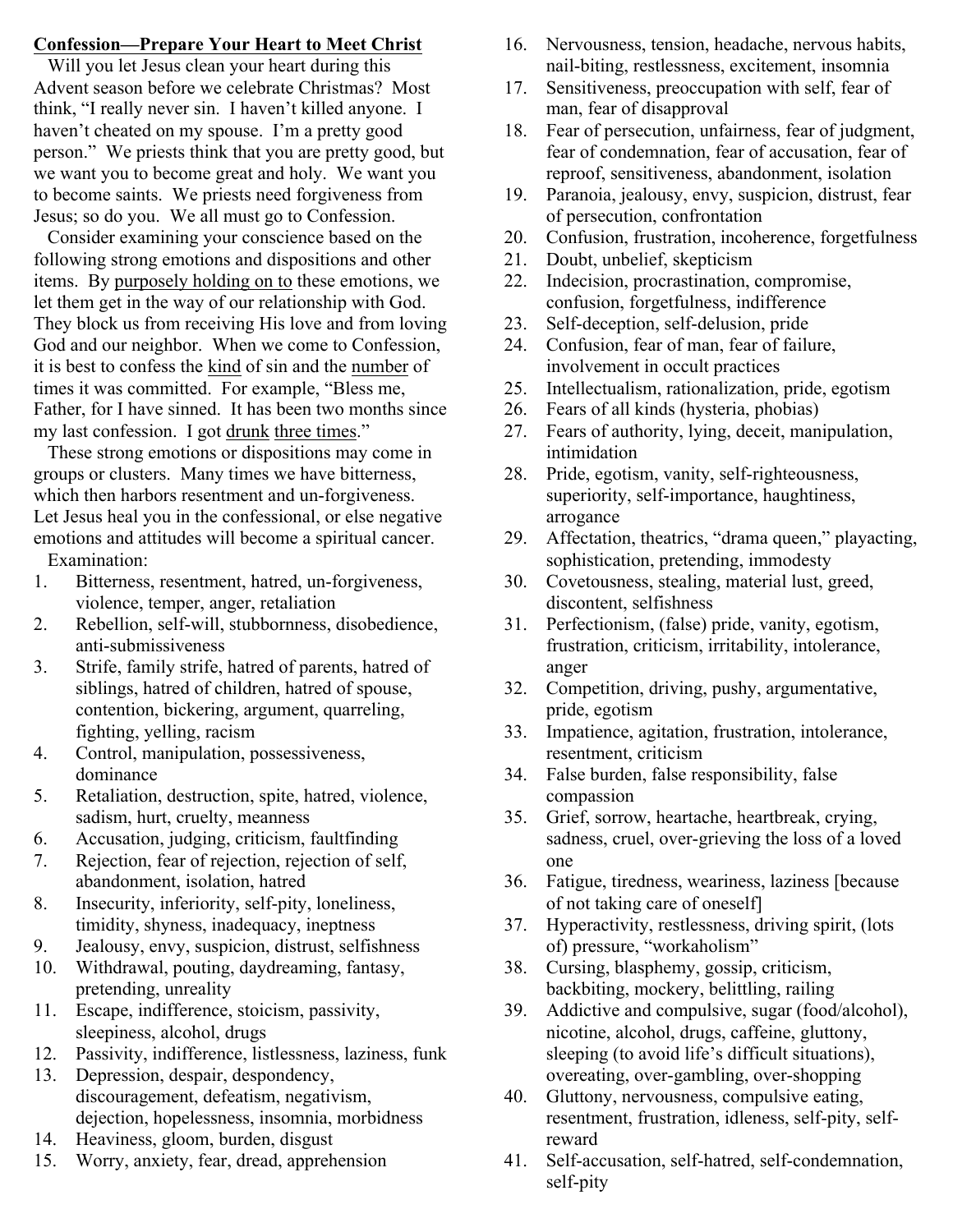- 42. Guilt, condemnation, shame, unworthiness, embarrassment
- 43. Sexual impurity, lust, fantasy lust (sexual daydreams) pornography, masturbation, promiscuity, sexual acts that are not open to life (not what God intended sex to be)
- 44. Most R-rated movies, all X-rated movies
- 45. Cults, Lodges, secret societies, Freemasonry
- 46. Occult (trying to gain supernatural power or knowledge apart from God—very dangerous to the soul), Ouija board, palm reading (palmistry), handwriting analysis, automatic handwriting, ESP, hypnotism, horoscope, astrology, levitation, fortune telling, water witching, tarot cards, pendulum, witchcraft, Wicca, black or white magic, conjuring spirits (conjuration), incantation, charms of protection, crystals or crystal balls, trolls, yoga (which is a way of practicing Hinduism; the First Commandment tells us to love God with all our being, so we do not practice non-Christian religions), tai chi, Reiki, Feng Shui, transcendental meditation, energy healing, séance, table or body lifting, reincarnation, Dungeons & Dragons, channeling, mental telepathy, psychic healing or hotline, books on witchcraft or new age, voodoo, fascination with demons or occult, Edgar Cayce, mind control, magic spells, satanic pacts or worship, family or relatives in occult, visited non-Christian shrine, Freemasonry, selfsufficiency, superstition, Course in Miracles, dream catcher
- 47. Legalistic mindset, doctrinal error, afraid of God, fear of going to Hell, fear of losing salvation, scrupulosity, religiosity
- 48. Music with lyrics that leads us away from God, heavy metal, black metal, acid rock, etc.

## **Christmas Masses: "O Come Let Us Adore Him"**

 This year we will have Christmas Masses in our Church at St. Bernard in Fraser, not in the food court at the ski lodge. This is our third notice in the bulletin regarding this change. See the July 17 and August 28 bulletins, where we stated our reasons and answered questions. Here is part of the August 28 bulletin:

The following short statement was posted in the bulletin on July 17:

## **More Mass Options for Christmas**

 Recently, our parish council met with Fr. Joseph and Fr. Michael to discuss our Christmas Masses. The decision was unanimous that we should move our Christmas Eve Mass from Winter Park Ski Resort to St. Bernard of Montjoux Church in Fraser. Obviously, we will offer multiple Masses to accommodate our

visitors. Several reasons were given for this move: (1) "We want to welcome visitors to 'our home' where God dwells"; (2) the celebration of Mass should have a more reverential setting; and lastly (3) the local parishioners want more options for Mass times.

## **Quick Reflections**

 1. The three kings and their caravan of about 200 people traveled a month following the mystic star in order to find the newborn King, Jesus.

 2. Jesus was born in an intimate setting. We want people to have an intimate "Bethlehem experience" in our church.

 3. The Last Supper, which was the first Mass, was an intimate experience.

 4. Church law (canon 932.1) states that Mass is supposed to be celebrated in a sacred space using a consecrated altar.

 5. The Mass is to be majestic. Here is a quote from the Council of Trent: "The Sacrifice [of the Mass] is celebrated with many solemn rites and ceremonies, none of which should be deemed useless or superfluous. On the contrary, all of them tend to display the majesty of this august Sacrifice, and to excite the faithful when beholding these saving mysteries, to contemplate the divine things which lie concealed in the Eucharistic Sacrifice."

 Think: The King of kings, the Lord of lords, the Savior of the world deserves to be worshipped in a sacred space.

 In a reverent atmosphere, using a sacred altar, and where Jesus is present in the Tabernacle, the whole congregation—priest and people—will be more prayerful and more Divine graces will flow. 6. People usually enter the Catholic Church (Holy Mother Church) by one of two doors. The two doors are intelligence and beauty. Many scholars and intellectuals find the truth and enter the door of intelligence. The second door of beauty is open to anyone. People especially enter the second door when they have childlike wonder. Our goal is to make our churches beautiful and our Masses beautiful. The homily feeds the intellect (mind) and the will (heart).

 7. Please understand this was not a quick decision. It has been in the works for years with prayer and discussion.

## **Christmas Mass Schedule**:

Saturday, December 24 -St. Ignatius, 4 p.m., St. Anne, 7:30 p.m. -St. Bernard, 5 & 7 & 9 p.m. Sunday, December 25 -St. Bernard, 7 & 9 a.m.

-Our Lady, 9:30 a.m.; St. Peter, 11:30 a.m.